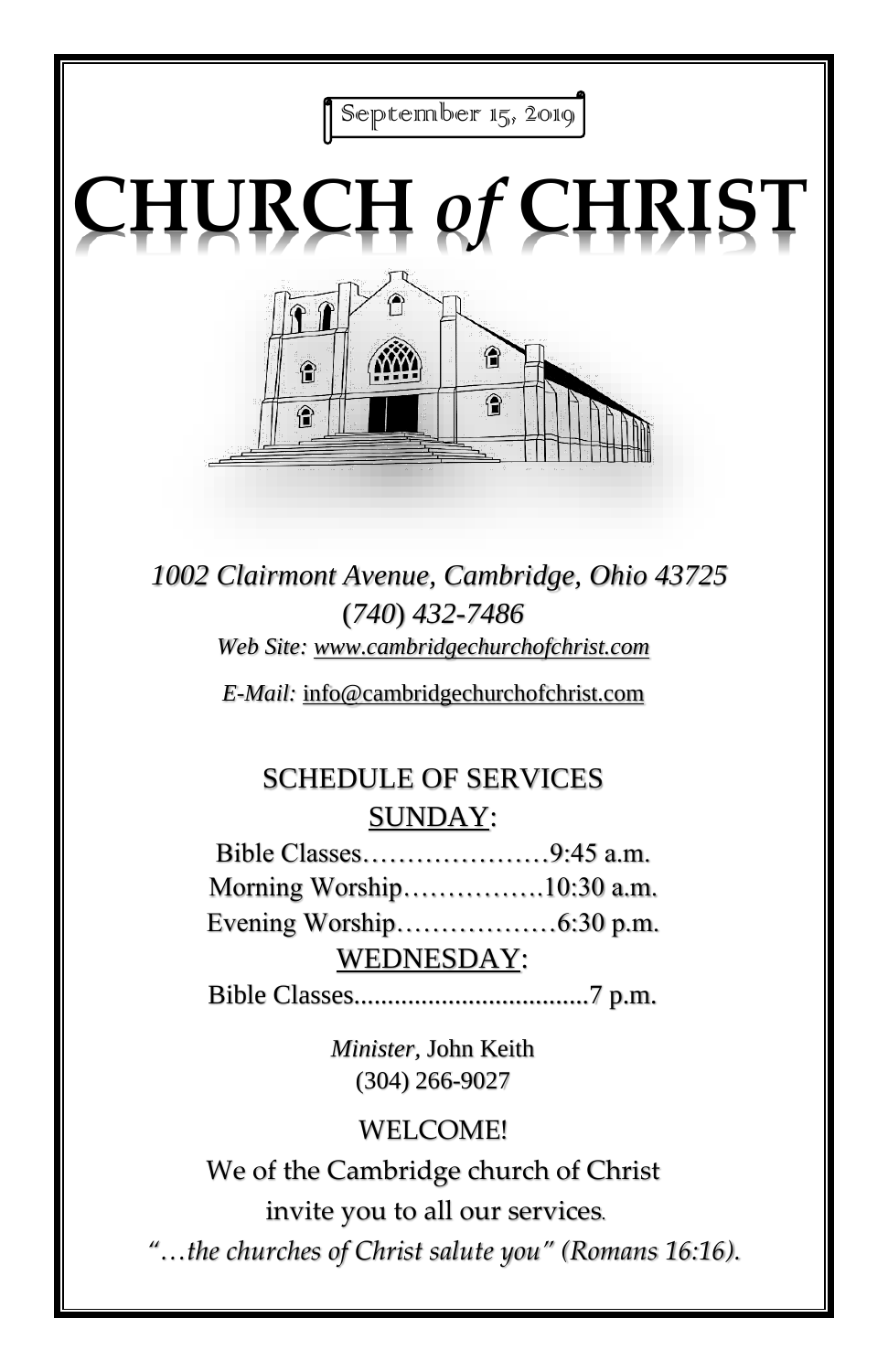#### **WILL WE KNOW ONE ANOTHER IN HEAVEN? 1 John 3:1-2**

#### **INTRODUCTION**:

- 1. It is natural when we plan to go someplace we have never been to wonder if there will be people there we know; it gives us a sense of comfort.
	- A. I am confident, that if I am permitted to enter the Eternal realm of the living I will be quite comfortable in the place Jesus has gone to prepare (cf. John 14:2) whether I recognize anyone or not.
	- B. I don't know if such a question is natural curiosity or if it may be an indicator of too much earthly attachment.
	- C. I can assure you this: Heaven will be grander than anything this earth can offer.
- 2. Many people speak of a grand reunion someday in Heaven; is this real hope, or a vain wish?
- 3. Let us see what the Scriptures affirm regarding the state of the departed.

#### **DISCUSSION**:

#### **I. SCRIPTURE AFFIRMS A BODILY RESURRECTION.**

- A. Job Has an *Emerging* Idea of Future Life (Job 19:25-27; Psa. 17:15).
- B. Jesus Preached a Future Resurrection (Jn. 5:28-29).
- C. Paul Preached a Future Change (1 Cor. 15:51-52).
- D. As Did John (1 Jn. 3:2). How was Christ (what form)? (Jn. 20:24-28).

#### **II. SCRIPTURE AFFIRMS INTELLECTUAL CONSCIOUSNESS (**Rev. 6:9-11).

- A. John's vision of Christ opening the  $5<sup>th</sup>$  seal (9).
- B. These martyred one were conscious; they had personalities, even after physical death (10, 11).

#### **III. SCRIPTURE AFFIRMS AN INDIVIDUAL IDENTITY (**2 Sam. 12:23).

- A. David & Bathsheba (2 Sam. 11).
- B. David and Nathan (2 Sam. 12:1-15).
- C. David & His Son (2 Sam. 12:16-23).

#### **IV. THE SCRIPTURES CONFIRM ALL THE ABOVE** (Luke 16:19-31).

- A. There Was Consciousness (23).
- B. There Was Awareness (23-24).
- C. There Was Recognition (23).
- D. There Were Memories (25, 28).

#### **CONCLUSION**:

- 1. The Scriptures affirm;
	- A. A bodily resurrection
	- B. A consciousness after death
	- C. An identity after death
- 2. Given the validity of the above affirmations, the doctrine of future recognition is true for both Heaven and Hell.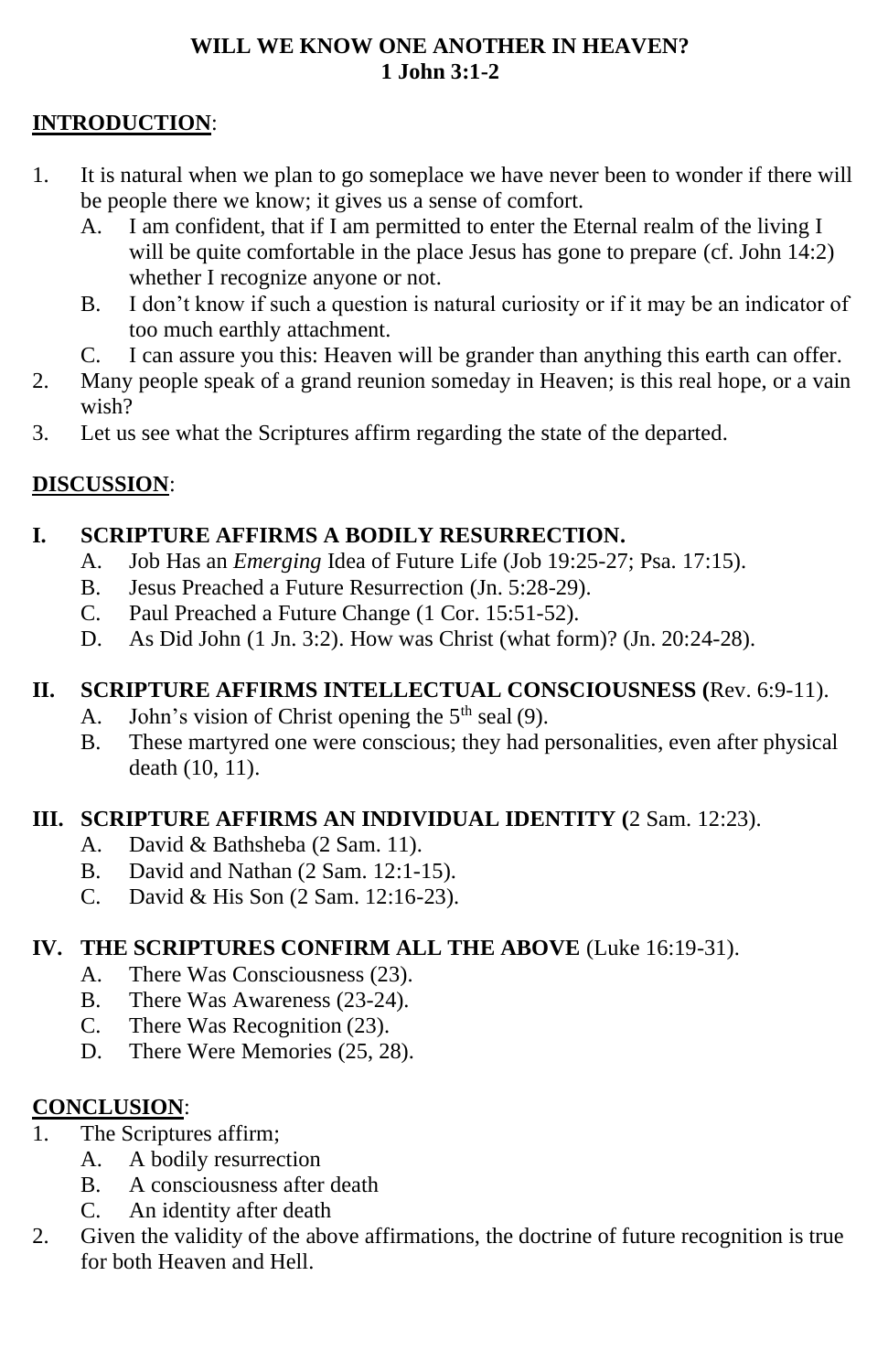#### **HOW SHOULD I WEAR OUT MY KNEES?** Neal Pollard

 This past May, I began my twenty-second year of running. In that time, I've logged thousands of miles. At 49, I am happy to say that my knees are doing fine but time may change that. One of the risks of running, to listen to some, is wearing out places like knees and hips. But, I'm hoping I'm prolonging my life and helping vital organs through exercise.

 Spiritually, I put my "knees" to the test, too. The challenge to protect my knees is a daily struggle that I confess I am still working on. I do not want to wear those knees out through:

 *"Knee-Jerk Reactions."* This one is hard for me. I'm prone to these when I'm subjected to frivolous or petty criticisms. I'm equally prone when I'm undisciplined enough to act impulsively through impatience or my own misunderstanding. When I fail to think through things, prayerfully and deliberately, I can unleash something that can be hard to unsay or undo. Usually, it means I have not studied, prayed, and reflected enough before spouting off. I can really wear my knees out that way. I benefit from principles like those found in Proverbs 15:2, 25:28, 26:4-5, and a multitude of similar passages.

 *"Feeble Knees."* As a child of God whom He loves, I will undergo discipline at His omnipotent, but omni-benevolent hands. It can be unpleasant, but it is always beneficial (Heb. 12:11). But, when I'm in the midst of it, it can cause my knees to buckle. The writer of Hebrews follows up this discussion about divine discipline, saying, "Therefore, strengthen the hands that are weak and the knees that are feeble..." (12:12). When I'm tempted to give up, discouraged, worried, afraid, or lonely, I need to double up on my spiritual conditioning to strengthen those tested knees. I must trust God's guidance and love, especially in adverse conditions. So, then, how should I wear out those knees?

*In prayer* (Dan. 6:10; Acts 7:60; 21:5; Eph. 3:14). It's not about the posture of the body, but of the heart. I can always be praying more (1 Th. 5:17). I can never pray enough.

*In worship* (Psalm 95:6). Again, it's not that I need to show off that posture in the assemblies or in my private devotions, but even the very definition of worship includes the idea, at least figuratively, of falling down before and prostrating oneself. It's a big reason I try to never miss a single service of the church. I owe Him my all, and I love Him for all He is and has done. He wants me in the assembly, and I want to do what He wants.

 *In submission to God's will* (Luke 22:42). When Jesus knelt to pray, He was also actively submitting to the Father's will. He faced something dreadful and that He did not want to do, but His attitude was of total surrender to what God wanted. Oh, what a challenge to me! How often do I put my knees to the test by giving up what I want for what He wants. But, I must!

 Paul says we're running a race that we must win (1 Cor. 9:24-27). I'm going to need healthy knees to do that. That may mean wearing them out in ways like those just mentioned while avoiding behaviors like those mentioned before them. At times, spiritually, I've needed not knee replacement but a replacement of what I do with those knees. May I never forget to brace those knees with the resources God has given to me!